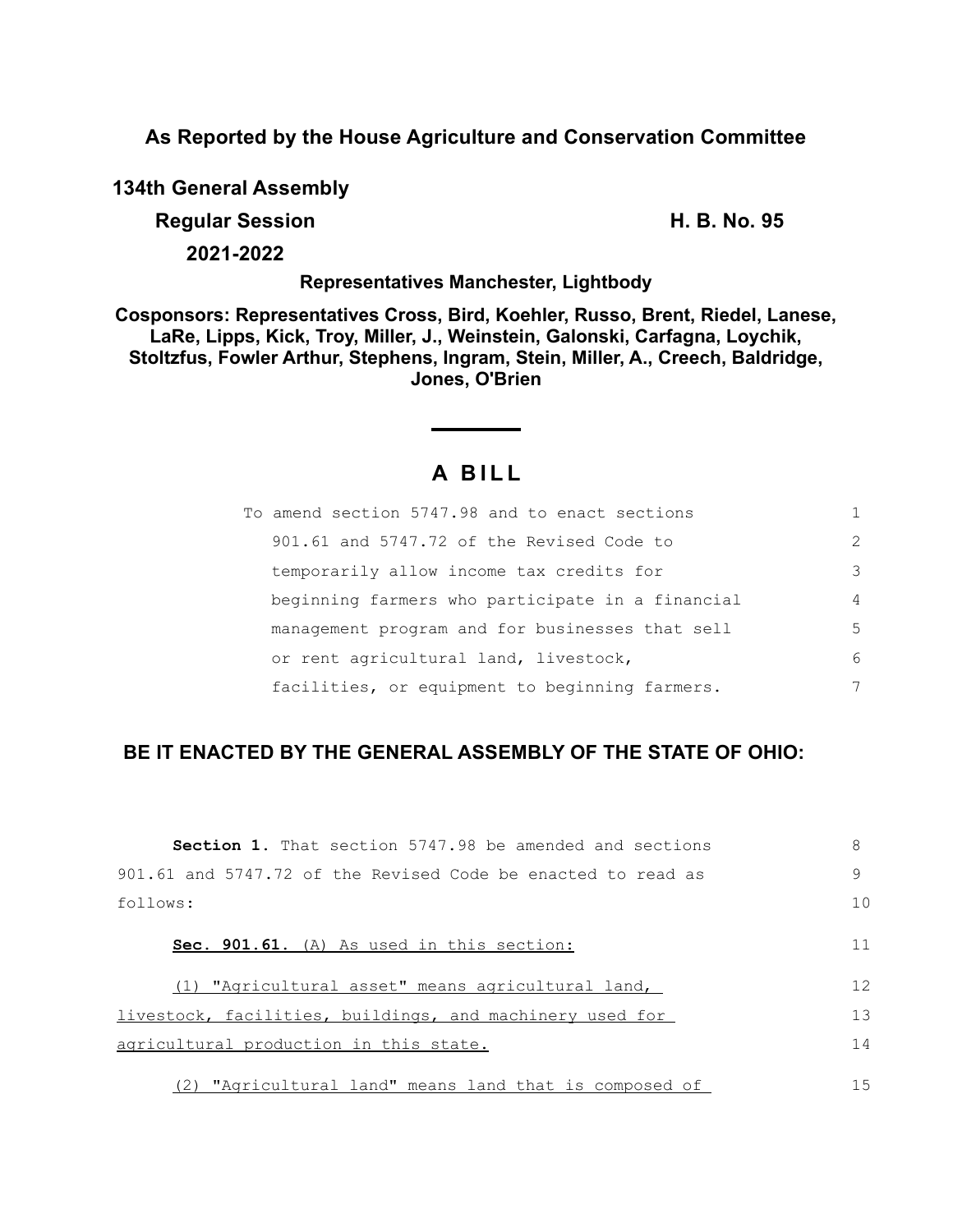### **H. B. No. 95 Page 2 As Reported by the House Agriculture and Conservation Committee**

| tracts, lots, or parcels totaling not less than ten acres        | 16 |
|------------------------------------------------------------------|----|
| devoted to agricultural production or totaling less than ten     | 17 |
| acres devoted to agricultural production if the land produces an | 18 |
| average yearly gross income of at least two thousand five        | 19 |
| hundred dollars from agricultural production.                    | 20 |
| (3) "Agricultural production" has the same meaning as in         | 21 |
| section 929.01 of the Revised Code.                              | 22 |
| (4) "Beginning farmer" means an individual who has been          | 23 |
| certified as a beginning farmer by the director of agriculture   | 24 |
| or a participating land grant college under division (B) of this | 25 |
| section or who has received a substantially equivalent           | 26 |
| certification from the United States department of agriculture.  | 27 |
| "Beginning farmer" does not include an individual who has        | 28 |
| previously been certified as a beginning farmer but no longer    | 29 |
| meets the criteria for certification.                            | 30 |
| (5) "Owner of agricultural assets" means a person that is        | 31 |
| the owner in fee of agricultural land or that has legal title to | 32 |
| any other agricultural asset. An "owner of agricultural assets"  | 33 |
| does not include an equipment dealer or comparable entity        | 34 |
| engaged in the business of selling agricultural assets for       | 35 |
| profit.                                                          | 36 |
| (6) "Share rent agreement" means a rental agreement in           | 37 |
| which the principal consideration given to the owner of          | 38 |
| agricultural assets is a predetermined portion of the production | 39 |
| of the agricultural products produced from the rented            | 40 |
| agricultural assets and which provides for sharing production    | 41 |
| costs or risk of loss.                                           | 42 |
| (7) "Participating land grant college" or "college" means        | 43 |
| a state university, as defined in section 3345.011 of the        | 44 |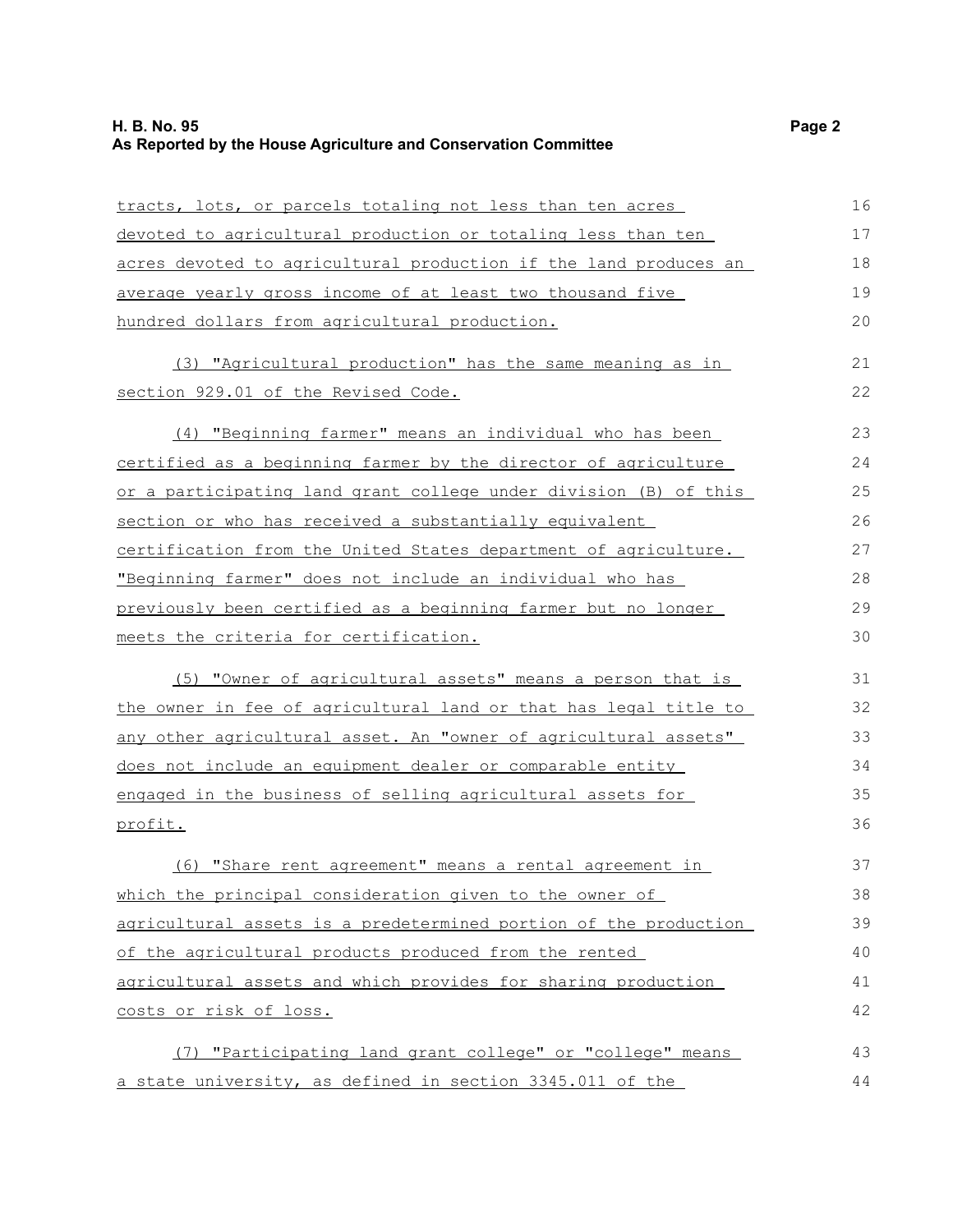| Revised Code, that is designated a land grant college under the | 45 |
|-----------------------------------------------------------------|----|
| federal "Morrill Act of 1862," 7 U.S.C. 301 et seq., or the     | 46 |
| "Agricultural College Act of 1890," 7 U.S.C. 321 et seq., and   | 47 |
| that elects to participate in certifying individuals as         | 48 |
| beginning farmers under this section.                           | 49 |
| (B) For the purposes of the tax credit authorized in            | 50 |
| division (A) of section 5747.72 of the Revised Code, the        | 51 |
| director of agriculture and participating land grant colleges   | 52 |
| shall certify individuals as beginning farmers. An individual   | 53 |
| may apply to the director or college for certification, and the | 54 |
| director or college shall provide the certification if the      | 55 |
| director or college determines that the individual meets all of | 56 |
| the requirements of this division. The certification is valid   | 57 |
| until the individual no longer meets all of the requirements of | 58 |
| this division. To qualify, the individual must be a resident of | 59 |
| <u>this state and:</u>                                          | 60 |
| (1) Be seeking entry, or have entered within the last ten       | 61 |
| years, into farming;                                            | 62 |
| (2) Farm, or intend to farm, land in this state;                | 63 |
| (3) Not be a partner, member, shareholder, or trustee of        | 64 |
| the owner of the agricultural assets the individual is seeking  | 65 |
| to purchase or rent.                                            | 66 |
| (4) Have a total net worth, including the assets and            | 67 |
| liabilities of the individual's spouse and dependents, of less  | 68 |
| than eight hundred thousand dollars in 2021 and an amount in    | 69 |
| subsequent years which is adjusted for inflation by multiplying | 70 |
| that amount by the cumulative inflation rate as determined by   | 71 |
| the consumer price index (all items) prepared by the United     | 72 |
| States bureau of labor statistics.                              | 73 |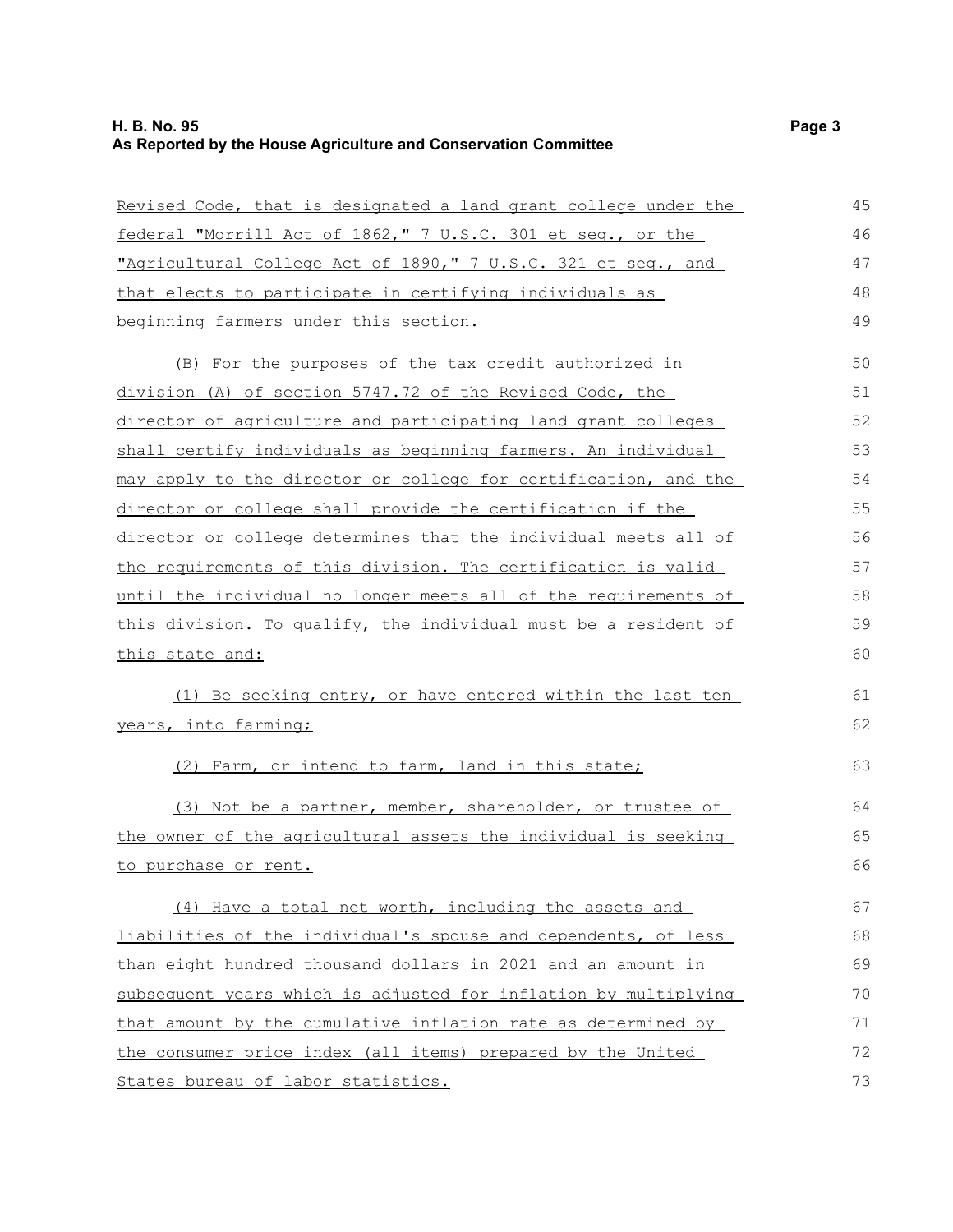|--|--|--|

| (5) Provide the majority of the day-to-day physical labor        | 74  |
|------------------------------------------------------------------|-----|
| for and management of the farm;                                  | 75  |
| (6) Have adequate farming experience or demonstrate              | 76  |
| knowledge in the type of farming for which the individual seeks  | 77  |
| assistance;                                                      | 78  |
|                                                                  |     |
| (7) Submit projected earnings statements and demonstrate a       | 79  |
| profit potential;                                                | 80  |
| (8) Demonstrate that farming will be a significant source        | 81  |
| of income for the individual;                                    | 82  |
| (9) Participate in a financial management program approved       | 83  |
| under division (C) of this section;                              | 84  |
| (10) Meet any other requirements prescribed by the               | 85  |
| director.                                                        | 86  |
| (C) For the purposes of the tax credit authorized in             | 87  |
| division (B) of section 5747.72 of the Revised Code, the         | 88  |
| director of agriculture, in consultation with the participating  | 89  |
| land grant colleges, shall certify financial management programs | 90  |
| that would qualify a beginning farmer for the credit authorized  | 91  |
| under that division. The director and colleges shall establish a | 92  |
| procedure for certifying such programs and shall maintain a list | 93  |
| of certified programs on the web site of the department of       | 94  |
| <u>agriculture.</u>                                              | 95  |
| (D) (1) The owner of agricultural assets who sells               | 96  |
| agricultural assets to a beginning farmer during the calendar    | 97  |
| year or who rents agricultural assets to a beginning farmer      | 98  |
| during the calendar year or in either of the two preceding       | 99  |
| calendar years may apply to the director of agriculture, on      | 100 |
| forms prescribed by the director, for a tax credit under         | 101 |
| division (A) of section 5747.72 of the Revised Code, provided,   | 102 |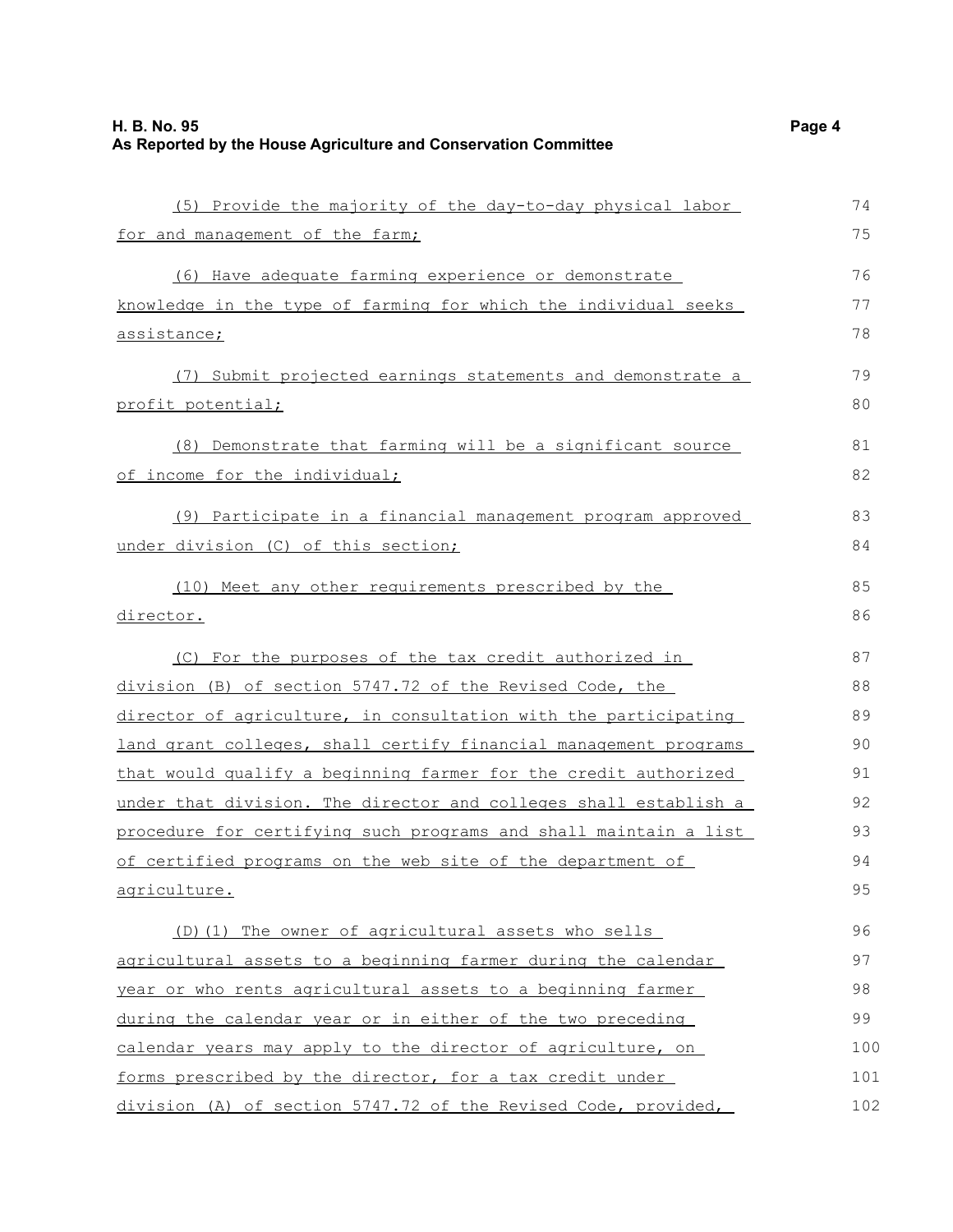| in the case of a rental, the asset is rented at prevailing       | 103 |
|------------------------------------------------------------------|-----|
| community rates, as determined under the rules adopted under     | 104 |
| division (G) of this section. The application shall identify or  | 105 |
| include all of the following:                                    | 106 |
| (a) The name of the beginning farmer;                            | 107 |
| (b) The date the sale was made or the date the lease was         | 108 |
| entered into;                                                    | 109 |
| (c) If applying for the credit on the basis of the sale of       | 110 |
| an agricultural asset, the sale price of the asset;              | 111 |
| (d) If applying for the credit on the basis of renting an        | 112 |
| agricultural asset:                                              | 113 |
| (i) The duration of the lease;                                   | 114 |
| (ii) Proof that the asset is rented at prevailing                | 115 |
| community rates;                                                 | 116 |
| (iii) The amount, in cash equivalent, of the gross rental        | 117 |
| income received during the taxable year for which the credit is  | 118 |
| sought;                                                          | 119 |
| (iv) Whether the asset is rented pursuant to a share rent        | 120 |
| agreement.                                                       | 121 |
| (2) The director shall approve an application received           | 122 |
| under this section if the director determines that the applicant | 123 |
| is eligible for the credit and if awarding the credit would not  | 124 |
| cause the limit described in division (F) of this section to be  | 125 |
| exceeded. The director shall issue a tax credit certificate to   | 126 |
| an approved applicant listing the amount of the credit the       | 127 |
| applicant is authorized to claim under division (A) of section   | 128 |
| 5747.72 of the Revised Code, which shall equal one of the        | 129 |
| following:                                                       | 130 |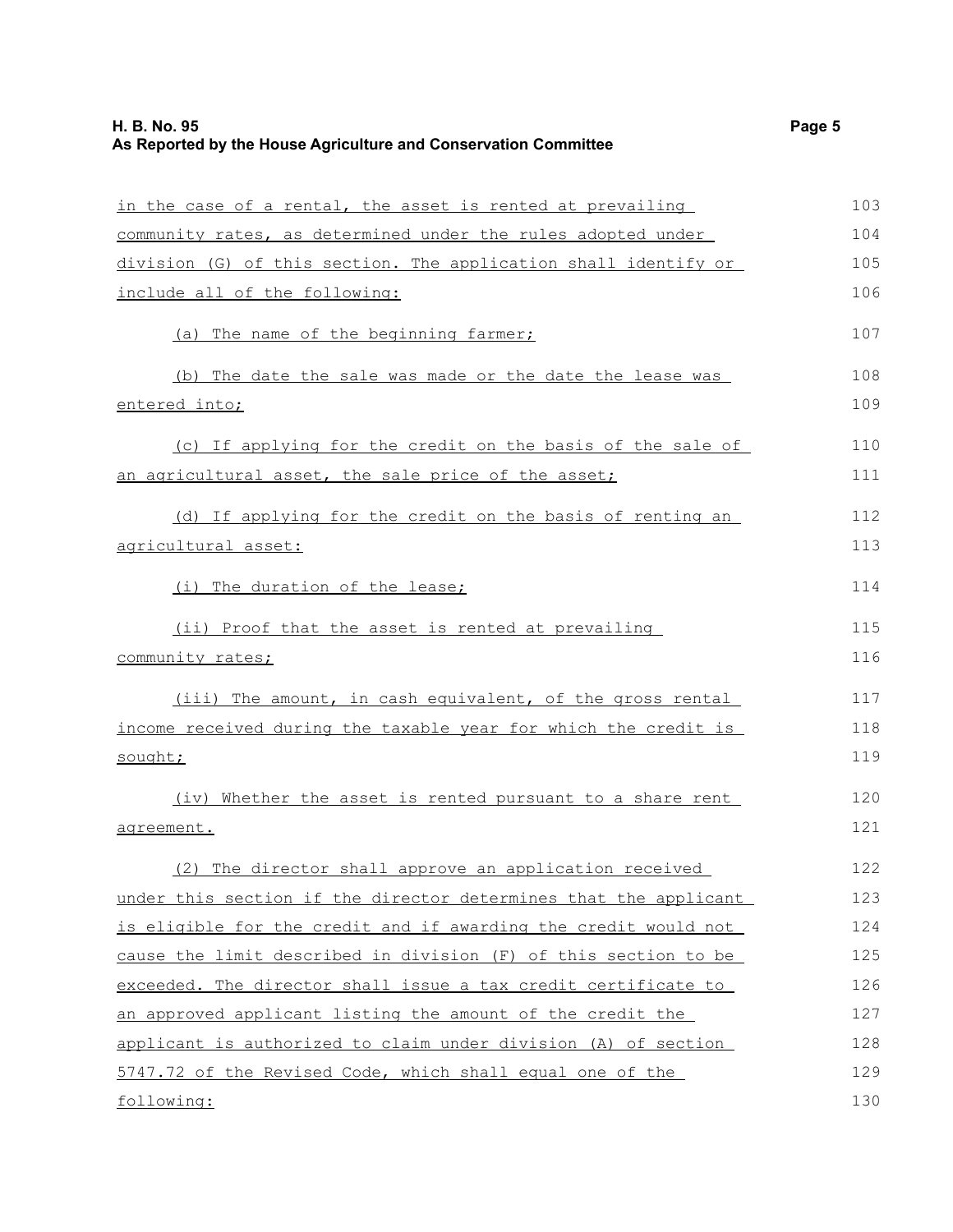| (a) Five per cent of the sale price of the agricultural          | 131 |
|------------------------------------------------------------------|-----|
| asset;                                                           | 132 |
| (b) Ten per cent of the cash equivalent of the gross             | 133 |
| rental income received during the calendar year pursuant to a    | 134 |
| rental agreement, provided the agreement was entered into on or  | 135 |
| after the first day of the second preceding calendar year;       | 136 |
| (c) Fifteen per cent of the cash equivalent of the gross         | 137 |
| rental income received during the taxable year pursuant to a     | 138 |
| share rent agreement, provided the agreement was entered into on | 139 |
| or after the first day of the second preceding calendar year.    | 140 |
| (E) A beginning farmer may apply to the director of              | 141 |
| agriculture, on forms prescribed by the director, for a tax      | 142 |
| credit under division (B) of section 5747.72 of the Revised Code | 143 |
| equal to the cost the individual incurred during the calendar    | 144 |
| year for participating in a financial management program         | 145 |
| approved under division (C) of this section or a substantially   | 146 |
| equivalent financial management program approved by the United   | 147 |
| States department of agriculture. The application shall include  | 148 |
| all of the following:                                            | 149 |
| The name and address of the financial management<br>(1)          | 150 |
| program;                                                         | 151 |
| (2) The costs the individual incurs for participating in         | 152 |
| that program;                                                    | 153 |
| (3) The date or dates the individual participated in that        | 154 |
| program.                                                         | 155 |
| The director shall approve an application received under         | 156 |
| this section if the director determines that the applicant is    | 157 |
| eligible for the credit and if awarding the credit would not     | 158 |
| cause the limit described in division (F) of this section to be  | 159 |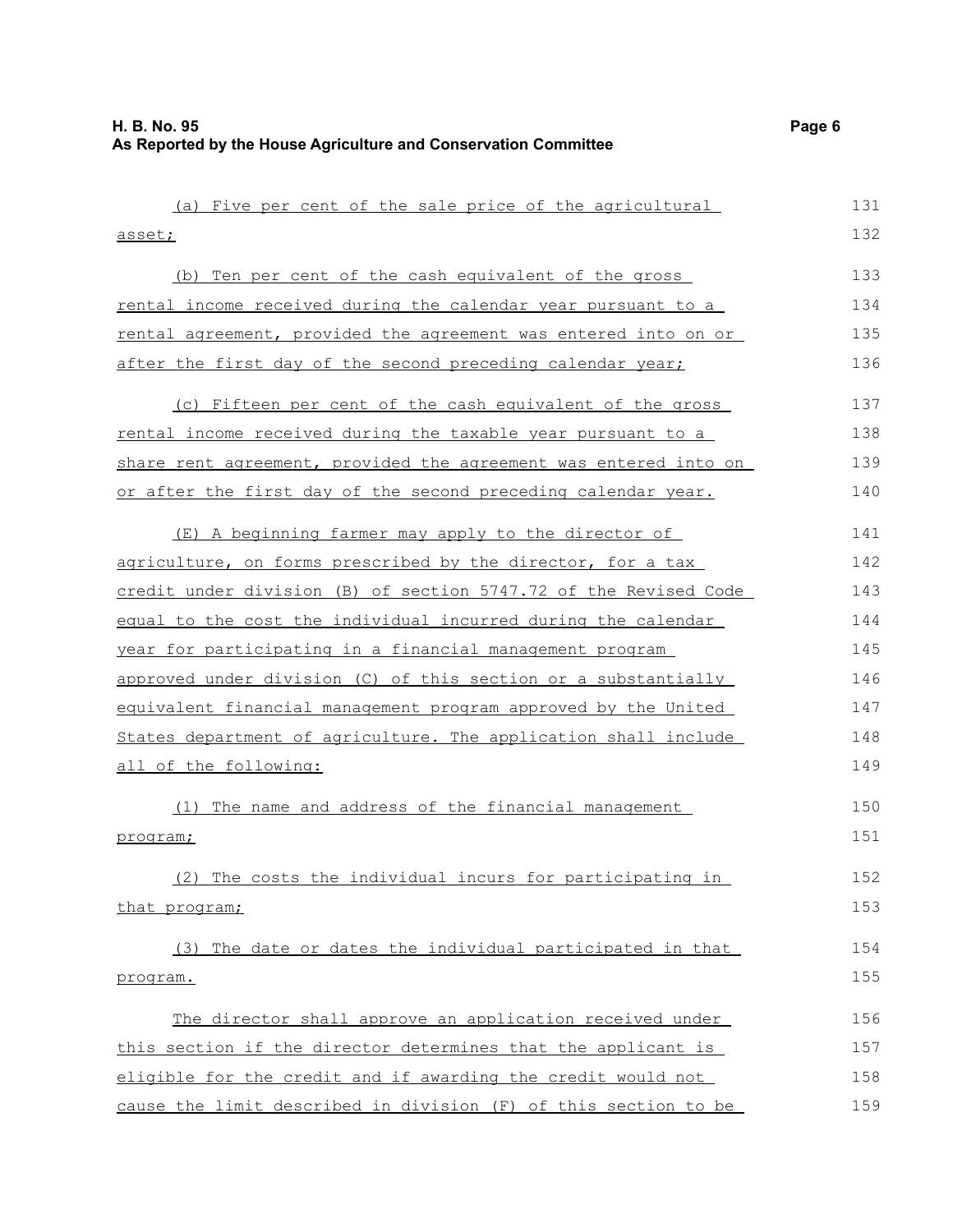| exceeded. The director shall issue a tax credit certificate to   | 160 |
|------------------------------------------------------------------|-----|
| an approved applicant listing the amount of the credit the       | 161 |
| applicant is authorized to claim under division (B) of section   | 162 |
| 5747.72 of the Revised Code.                                     | 163 |
| (F) The director may not issue more than ten million             | 164 |
| dollars in tax credit certificates under divisions (D) and (E)   | 165 |
| of this section. The director may not issue tax credit           | 166 |
| certificates under this section on or after the first day of     | 167 |
| January of the sixth calendar year beginning after the effective | 168 |
| date of this section.                                            | 169 |
| (G) The director of agriculture, in consultation with the        | 170 |
| tax commissioner, may adopt any rules necessary to administer    | 171 |
| this section, including a rule prescribing the method for        | 172 |
| determining prevailing community rental rates.                   | 173 |
| Sec. 5747.72. (A) There is hereby allowed a nonrefundable        | 174 |
| credit against a taxpayer's aggregate liability under section    | 175 |
| 5747.02 of the Revised Code for a taxpayer that is issued a      | 176 |
| credit certificate under division (D) of section 901.61 of the   | 177 |
| Revised Code. The credit shall be claimed for the taxable year   | 178 |
| during which the certificate is issued.                          | 179 |
| The credit shall be claimed in the order required under          | 180 |
| section 5747.98 of the Revised Code. If a credit exceeds the     | 181 |
| aggregate amount of tax otherwise due for a taxable year, the    | 182 |
| excess may be carried forward and applied against the tax due    | 183 |
| for not more than fifteen succeeding taxable years, provided     | 184 |
| that the amount applied to the tax due for any taxable year      | 185 |
| shall be subtracted from the amount available to carry forward   | 186 |
| to succeeding years.                                             | 187 |
| (B) There is hereby allowed a nonrefundable credit against       | 188 |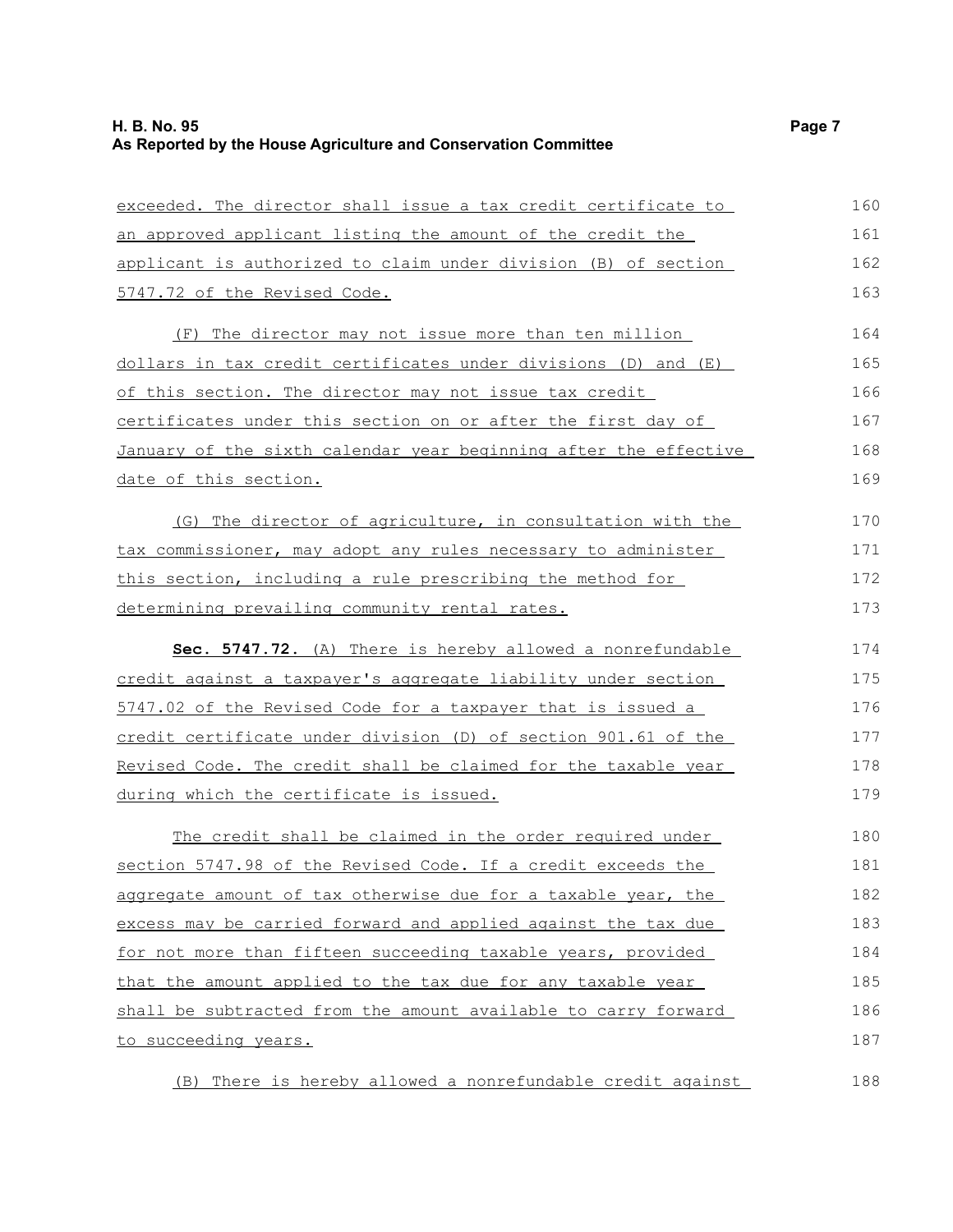#### **H. B. No. 95 Page 8 As Reported by the House Agriculture and Conservation Committee**

| a taxpayer's aggregate liability under section 5747.02 of the    | 189 |
|------------------------------------------------------------------|-----|
| Revised Code for a taxpayer that is issued a credit certificate  | 190 |
| under division (E) of section 901.61 of the Revised Code. The    | 191 |
| credit shall be claimed for the taxable year during which the    | 192 |
| certificate is issued.                                           | 193 |
| The credit shall be claimed in the order required under          | 194 |
| section 5747.98 of the Revised Code. If a credit exceeds the     | 195 |
| aggregate amount of tax otherwise due for the taxable year, the  | 196 |
| excess may be carried forward and applied against the tax due    | 197 |
| for not more than three succeeding taxable years, provided that  | 198 |
| the amount applied to the tax due for any taxable year shall be  | 199 |
| subtracted from the amount available to carry forward to         | 200 |
| succeeding years.                                                | 201 |
| Sec. 5747.98. (A) To provide a uniform procedure for             | 202 |
| calculating a taxpayer's aggregate tax liability under section   | 203 |
| 5747.02 of the Revised Code, a taxpayer shall claim any credits  | 204 |
| to which the taxpayer is entitled in the following order:        | 205 |
| Either the retirement income credit under division (B) of        | 206 |
| section 5747.055 of the Revised Code or the lump sum retirement  | 207 |
| income credits under divisions $(C)$ , $(D)$ , and $(E)$ of that | 208 |
| section;                                                         | 209 |
| Either the senior citizen credit under division (F) of           | 210 |
| section 5747.055 of the Revised Code or the lump sum             | 211 |
| distribution credit under division (G) of that section;          | 212 |
| The dependent care credit under section 5747.054 of the          | 213 |
| Revised Code;                                                    | 214 |
| The credit for displaced workers who pay for job training        | 215 |
| under section 5747.27 of the Revised Code;                       | 216 |
| The campaign contribution credit under section 5747.29 of        | 217 |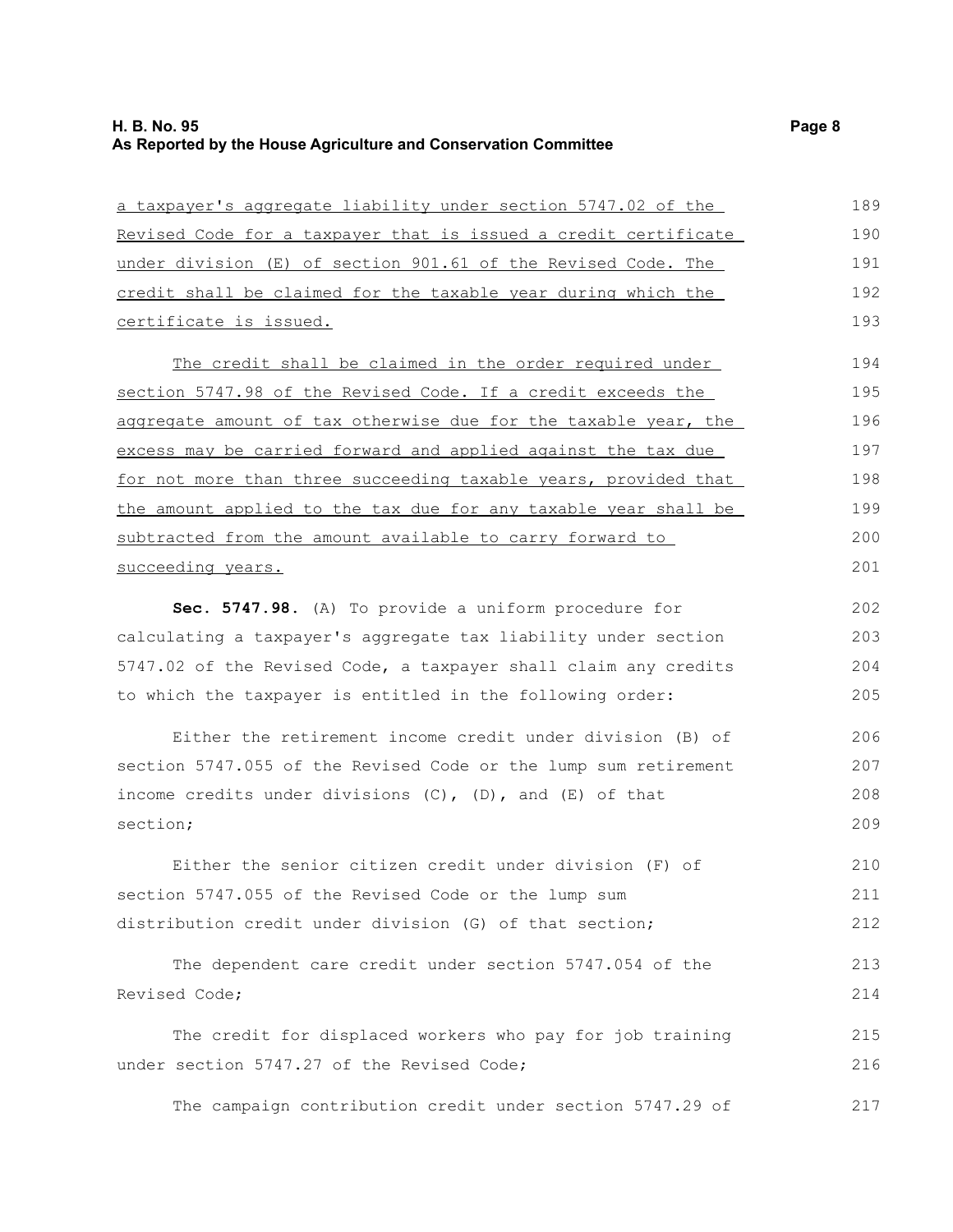| H. B. No. 95<br>As Reported by the House Agriculture and Conservation Committee |     |
|---------------------------------------------------------------------------------|-----|
| the Revised Code;                                                               | 218 |
| The twenty-dollar personal exemption credit under section                       | 219 |
| 5747.022 of the Revised Code;                                                   | 220 |
| The joint filing credit under division (G) of section                           | 221 |
| 5747.05 of the Revised Code;                                                    | 222 |
| The earned income credit under section 5747.71 of the                           | 223 |
| Revised Code;                                                                   | 224 |
| The credit for adoption of a minor child under section                          | 225 |
| 5747.37 of the Revised Code;                                                    | 226 |
| The nonrefundable job retention credit under division (B)                       | 227 |
| of section 5747.058 of the Revised Code;                                        | 228 |
| The enterprise zone credit under section 5709.66 of the                         | 229 |
| Revised Code;                                                                   | 230 |
| The credit for beginning farmers who participate in a                           | 231 |
| financial management program under division (B) of section                      | 232 |
| 5747.81 of the Revised Code;                                                    | 233 |
| The credit for purchases of qualifying grape production                         | 234 |
| property under section 5747.28 of the Revised Code;                             | 235 |
| The small business investment credit under section 5747.81                      | 236 |
| of the Revised Code;                                                            | 237 |
| The nonrefundable lead abatement credit under section                           | 238 |
| 5747.26 of the Revised Code;                                                    | 239 |
| The opportunity zone investment credit under section                            | 240 |
| 122.84 of the Revised Code;                                                     | 241 |
| The credit for selling or renting agricultural assets to                        | 242 |
| beginning farmers under division (A) of section 5747.72 of the                  | 243 |
| Revised Code;                                                                   | 244 |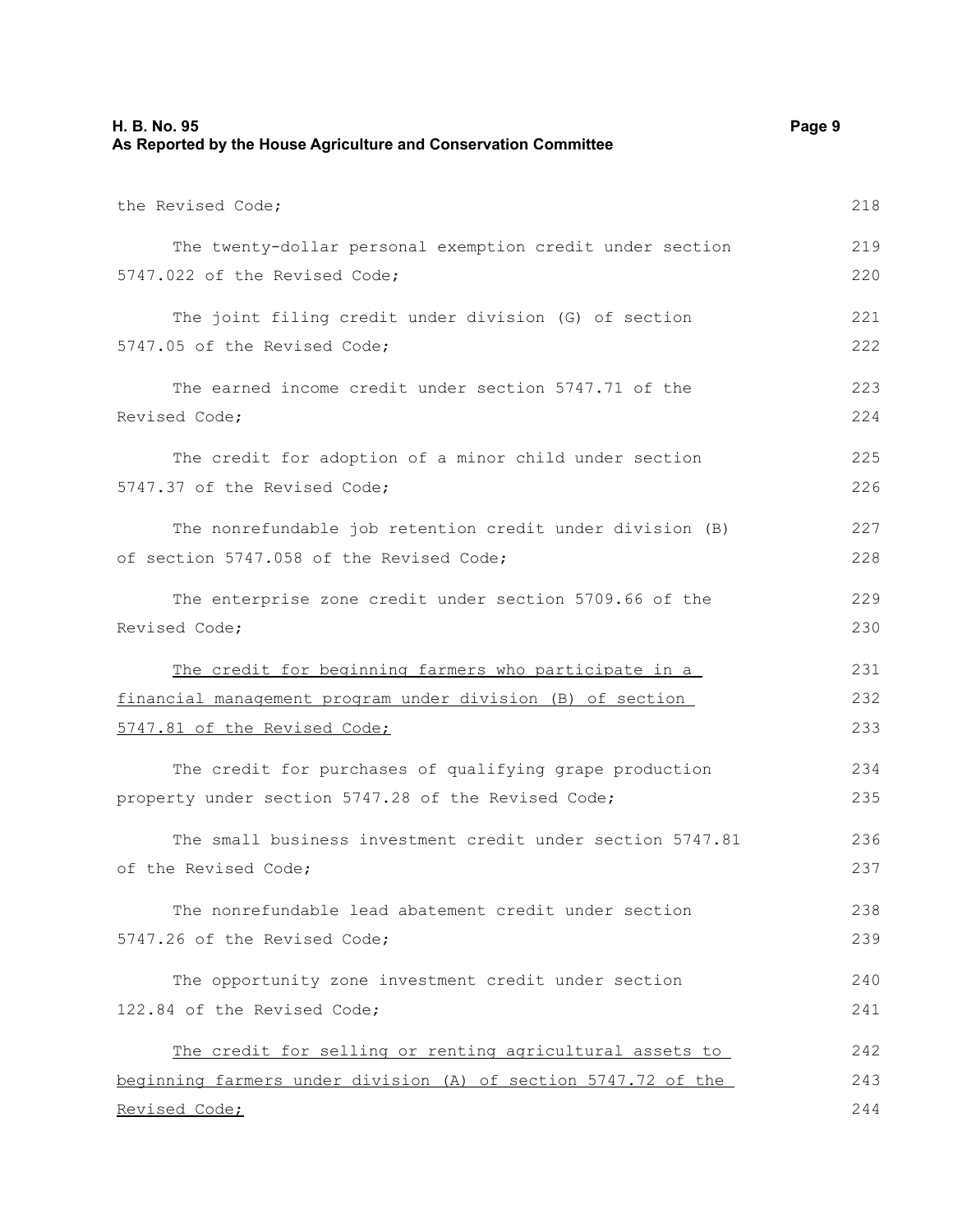| As Reported by the House Agriculture and Conservation Committee |     |
|-----------------------------------------------------------------|-----|
| The enterprise zone credits under section 5709.65 of the        | 245 |
| Revised Code;                                                   | 246 |
| The research and development credit under section 5747.331      | 247 |
| of the Revised Code;                                            | 248 |
| The credit for rehabilitating a historic building under         | 249 |
| section 5747.76 of the Revised Code;                            | 250 |
| The nonresident credit under division (A) of section            | 251 |
| 5747.05 of the Revised Code;                                    | 252 |
| The credit for a resident's out-of-state income under           | 253 |
| division (B) of section 5747.05 of the Revised Code;            | 254 |
| The refundable motion picture and broadway theatrical           | 255 |
| production credit under section 5747.66 of the Revised Code;    | 256 |
| The refundable jobs creation credit or job retention            | 257 |
| credit under division (A) of section 5747.058 of the Revised    | 258 |
| Code;                                                           | 259 |
| The refundable credit for taxes paid by a qualifying            | 260 |
| entity granted under section 5747.059 of the Revised Code;      | 261 |
| The refundable credits for taxes paid by a qualifying           | 262 |
| pass-through entity granted under division (I) of section       | 263 |
| 5747.08 of the Revised Code;                                    | 264 |
| The refundable credit under section 5747.80 of the Revised      | 265 |
| Code for losses on loans made to the Ohio venture capital       | 266 |
| program under sections 150.01 to 150.10 of the Revised Code;    | 267 |
| The refundable credit for rehabilitating a historic             | 268 |
| building under section 5747.76 of the Revised Code.             | 269 |
| (B) For any credit, except the refundable credits               | 270 |

enumerated in this section and the credit granted under division 271

**H. B. No. 95 Page 10**